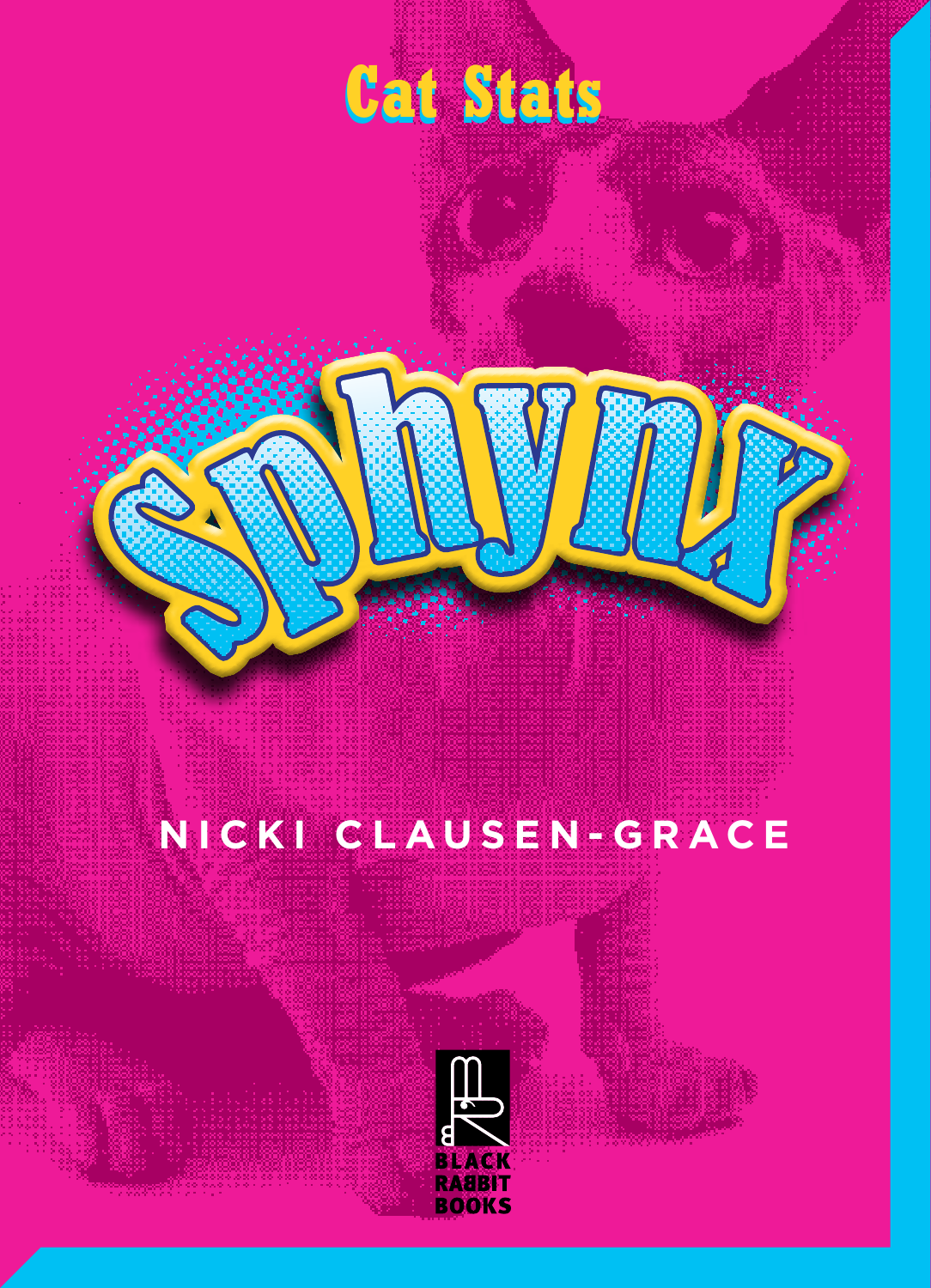Bolt is published by Black Rabbit Books P.O. Box 3263, Mankato, Minnesota, 56002. www.blackrabbitbooks.com Copyright © 2020 Black Rabbit Books

Jennifer Besel, editor; Catherine Cates, interior designer; Grant Gould, cover designer; Omay Ayres, photo researcher

All rights reserved. No part of this book may be reproduced, stored in a retrieval system or transmitted in any form or by any means, electronic, mechanical, photocopying, recording, or otherwise, without written permission from the publisher.

Library of Congress Cataloging-in-Publication Data Names: Clausen-Grace, Nicki, author. Title: Sphynx / by Nicki Clausen-Grace. Description: Mankato, Minnesota : Black Rabbit Books, [2020] | Series: Bolt. Cat stats | Audience: Age 8-12. | Audience: Grade 4 to 6. | Includes bibliographical references and index. Identifiers: LCCN 2018025807 (print) | LCCN 2018028347 (ebook) | ISBN 9781680728088 (e-book) | ISBN 9781680728026 (library binding) | ISBN 978644660195 (paperback) Subjects: LCSH: Sphynx cat—Juvenile literature. Classification: LCC SF449.S68 (ebook) | LCC SF449.S68 C53 2020 (print) | DDC 636.8—dc23 LC record available at https://lccn.loc.gov/2018025807

Printed in the United States of America. 1/19

#### Image Credits

animalchannel.co: sallystrose, 22–23; Shutterstock: Alex Zotov, 3; alexavol, 19 (m); casey christopher, 26– 27; CJansuebsri, 20–21 (bkgd all images); cynoclub, 15; Daria Gorbunova, 10 (t); Elena Butinova, 19 (l); Eric Isselee, Cover, 19 (r), 20–21 (adolescent & adult), 31; FLUKY FLUKY, 14; Indigo Fish, 17 (t); Juice Team, 32; Konjushenko Vladimir, 1; Kuznetsov Alexey, 20; LaruelleSphotography, 28; Mikhail Reshetnikov, 24; Mikhail Serebrennikov, 18; NataliTerr, 4–5; otsphoto, 6–7, 12; SV\_zt, 10 (b); teena137, 14–15 (toy); Triff, 17 (b); Utekhina Anna, 8–9; Vall Rade, 13; YuliyaRazukevichus, 20–21 (senior)

Every effort has been made to contact copyright holders for material reproduced in this book. Any omissions will be rectified in subsequent printings if notice is given to the publisher.



**CHAPTER 1** Meet the Sphynx. . . . . . . . 4 **CHAPTER 2** A Special Personality. . . . . . . . . **CHAPTER 3** Sphynx's Features. . . . . .16 **CHAPTER 4** Caring for a Sphynx. . . . . . . . . . . . . . .22 **Other Resources**. . . . . . . . . . .30 CCoonntents Contents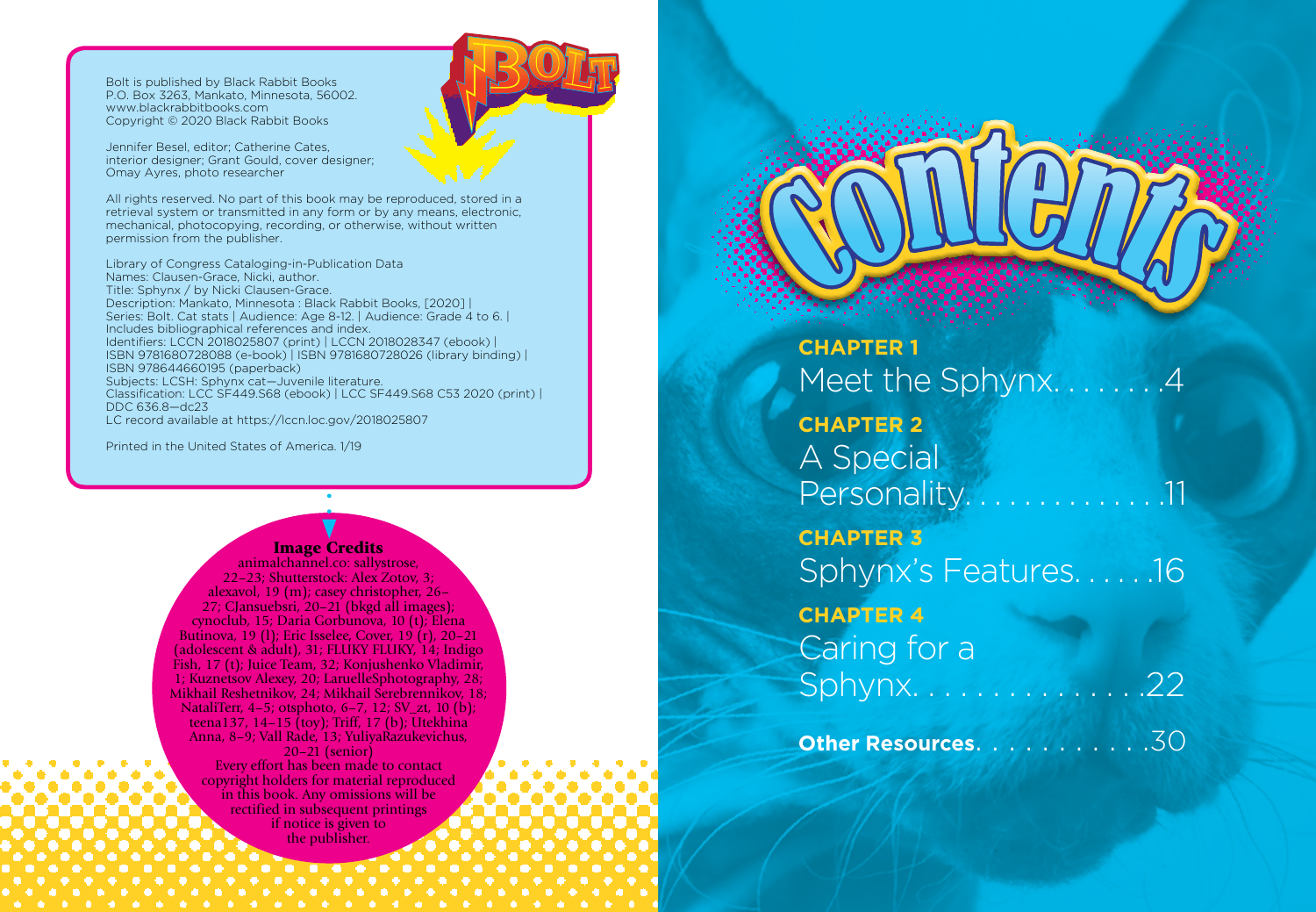### **CHAPTER 1**

## Meet the



A boy snuggles in bed on a cold morning. His sphynx cat jumps onto the bed. Then it snuggles under the covers too. The boy and his cat are both toasty warm.

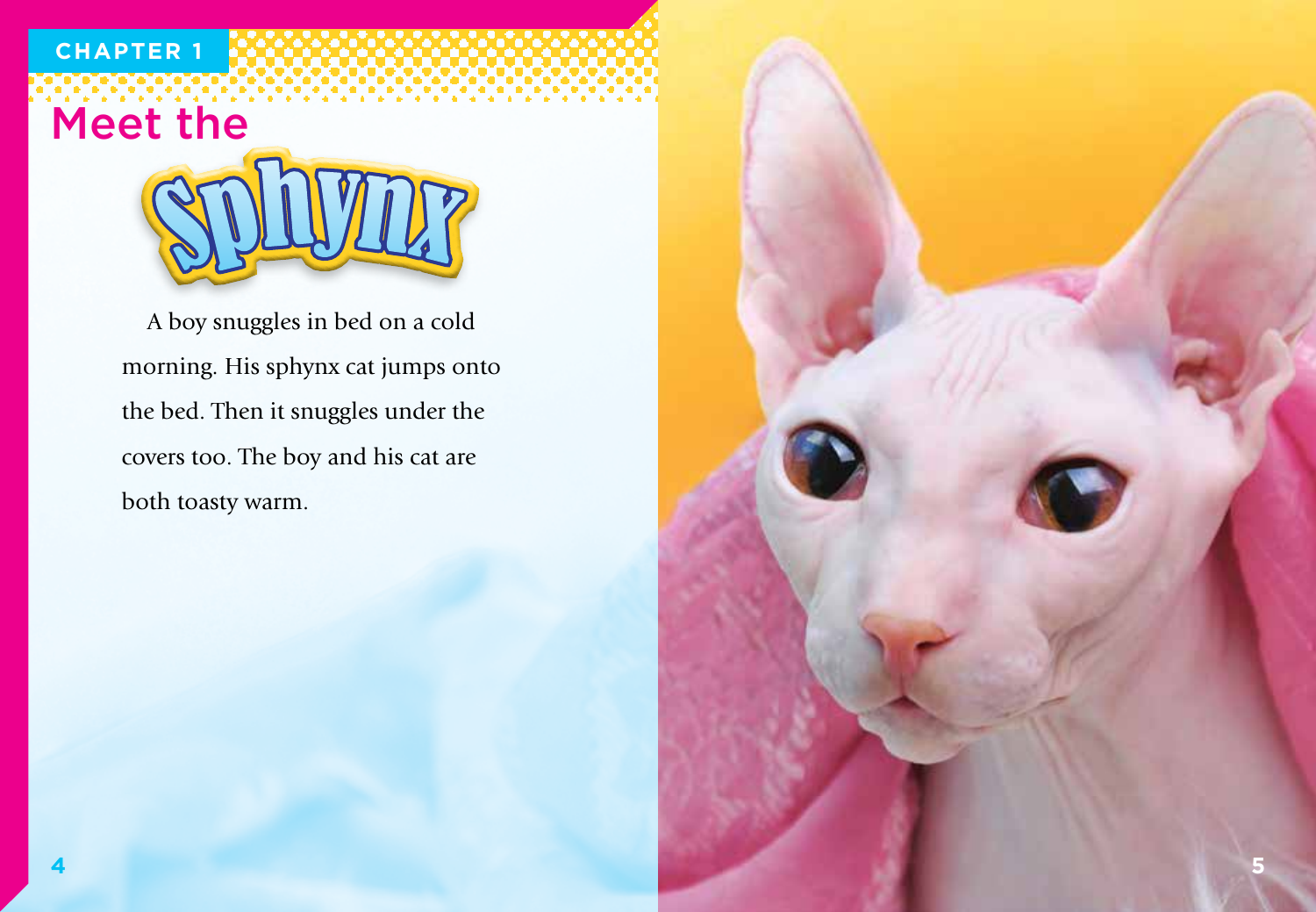

#### **Sphynx History**

Sphynx cats are known for their hairless bodies and big ears. Their unusual look came from a surprise genetic mutation. In 1966, a shorthair cat in Canada gave birth to a hairless kitten. The owner then **bred** the hairless cat to create more hairless kittens. That's how the sphynx breed began.